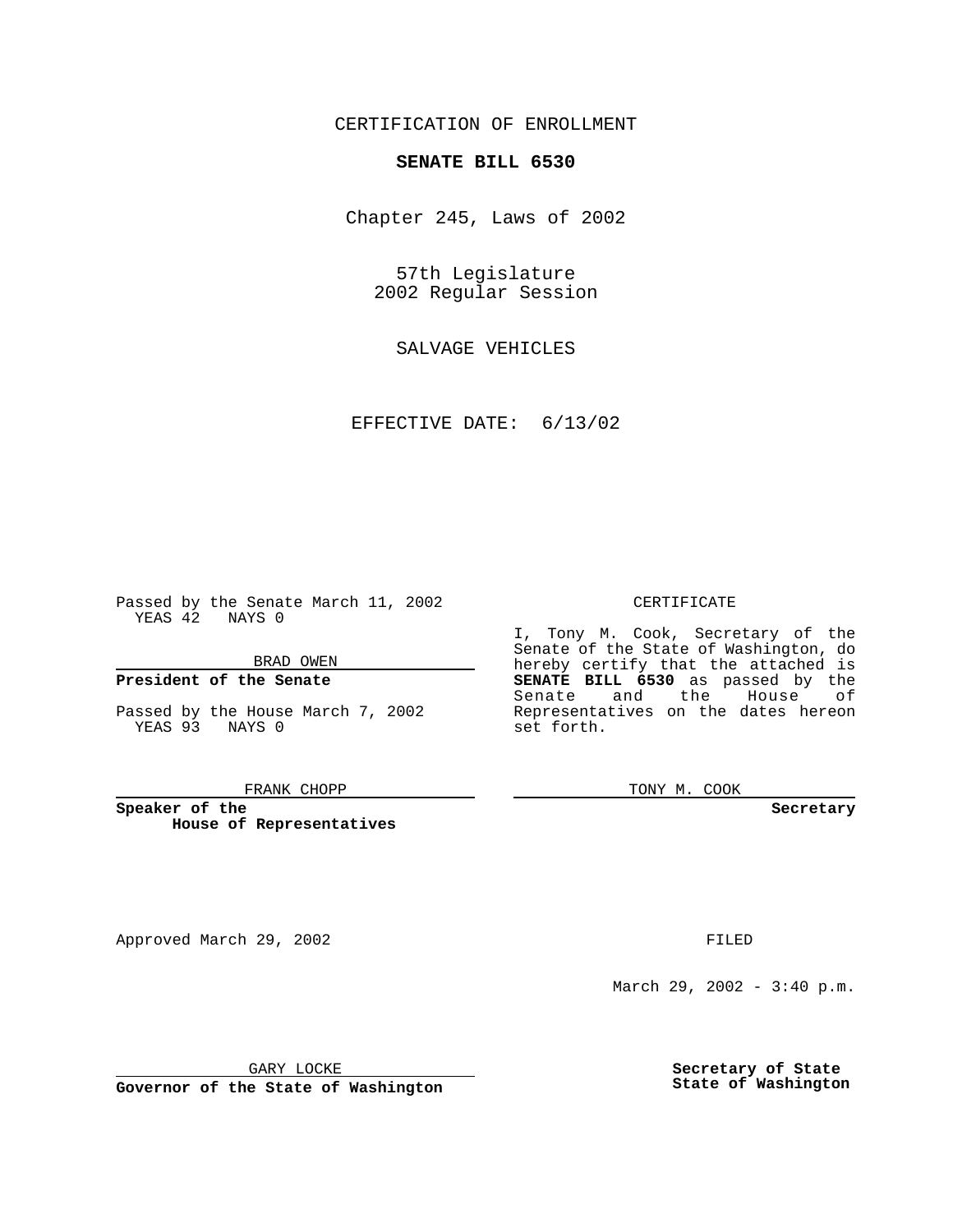## **SENATE BILL 6530** \_\_\_\_\_\_\_\_\_\_\_\_\_\_\_\_\_\_\_\_\_\_\_\_\_\_\_\_\_\_\_\_\_\_\_\_\_\_\_\_\_\_\_\_\_\_\_

\_\_\_\_\_\_\_\_\_\_\_\_\_\_\_\_\_\_\_\_\_\_\_\_\_\_\_\_\_\_\_\_\_\_\_\_\_\_\_\_\_\_\_\_\_\_\_

### AS AMENDED BY THE HOUSE

Passed Legislature - 2002 Regular Session

**State of Washington 57th Legislature 2002 Regular Session By** Senators Rasmussen, Haugen, Long, Hale and Winsley Read first time 01/21/2002. Referred to Committee on Transportation.

 AN ACT Relating to salvage vehicles; and amending RCW 46.12.005 and 46.12.070.

BE IT ENACTED BY THE LEGISLATURE OF THE STATE OF WASHINGTON:

 **Sec. 1.** RCW 46.12.005 and 1996 c 26 s 1 are each amended to read as follows:

 The definitions set forth in this section apply throughout this chapter.

 (1) The words "delivery," "notice," "send," and "security interest" have the same meaning as these terms are defined in RCW 62A.1-201; the word "secured party" has the same meaning as this term is defined in 11 RCW ((62A.9-105)) 62A.9A-102.

 (2) "Salvage vehicle" means a vehicle whose certificate of ownership has been surrendered to the department under RCW 46.12.070 due to the vehicle's destruction or declaration as a total loss or for which there is documentation indicating that the vehicle has been declared salvage or has been damaged to the extent that the owner, an insurer, or other person acting on behalf of the owner, has determined that the cost of parts and labor plus the salvage value has made it uneconomical to repair the vehicle. The term does not include a motor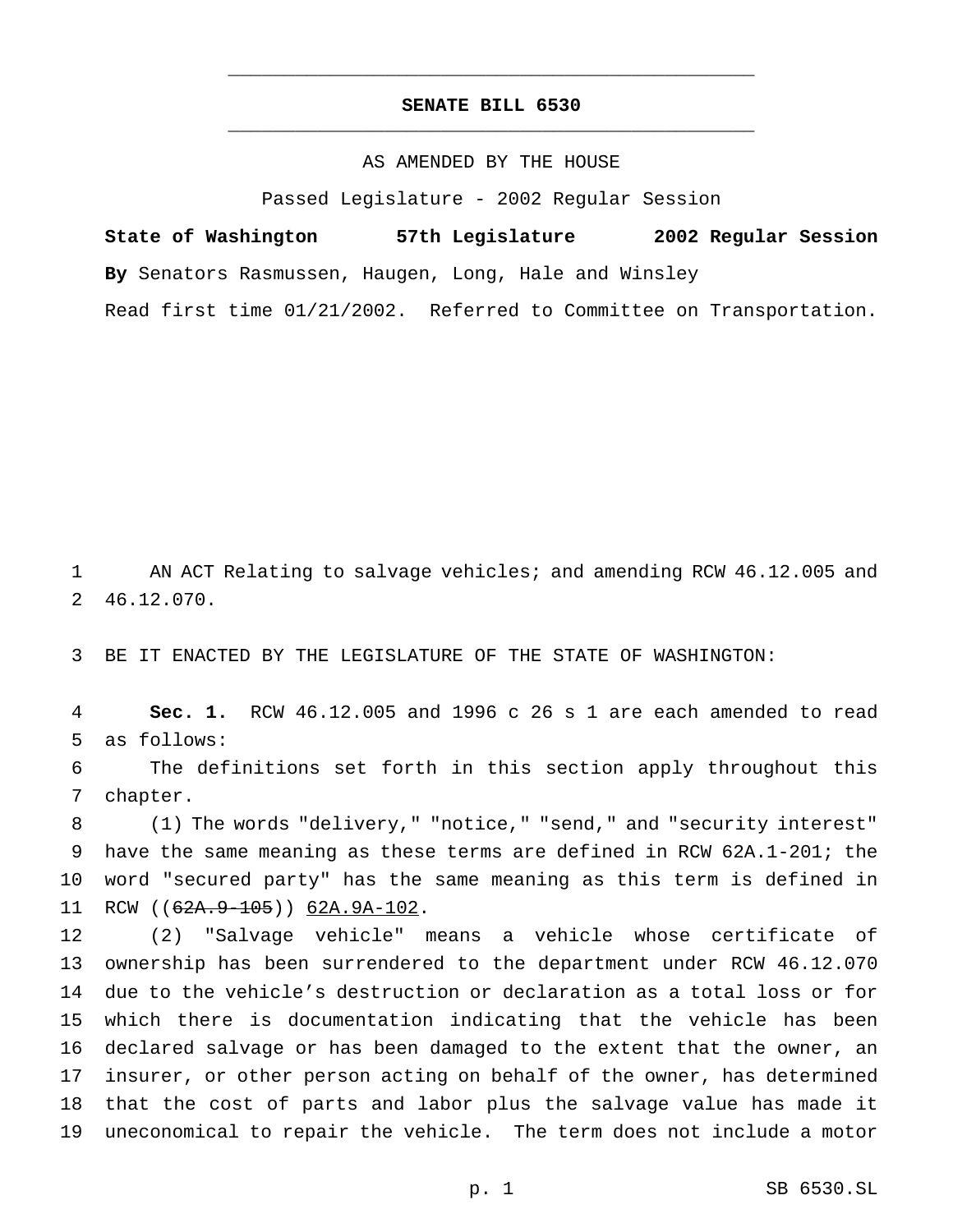1 vehicle having a model year designation of a calendar year that is at 2 least six years before the calendar year in which the vehicle was 3 wrecked, destroyed, or damaged, unless, after the effective date of 4 this act and immediately before the vehicle was wrecked, destroyed, or 5 damaged, the vehicle had a retail fair market value of at least the 6 then market value threshold amount and has a model year designation of 7 a calendar year not more than twenty years before the calendar year in 8 which the vehicle was wrecked, destroyed, or damaged. "Market value 9 threshold amount" means six thousand five hundred dollars or such 10 greater amount as is then in effect by rule of the department in 11 accordance with this section. If, for any year beginning with 2002, 12 the Consumer Price Index for All Urban Consumers, compiled by the 13 Bureau of Labor Statistics, United States Department of Labor, or its 14 successor, for the West Region, in the expenditure category "used cars 15 and trucks," shows an increase in the annual average for that year 16 compared to that of the year immediately prior, the department shall, 17 by rule, increase the then market value threshold amount by the same 18 percentage as the percentage increase of the annual average, with the 19 increase of the market value threshold amount to be effective on July 20 1st of the year immediately after the year with the increase of the 21 annual average. However, the market value threshold amount may not be 22 increased if the amount of the increase would be less than fifty 23 dollars, and each increase of the market value threshold amount will be 24 rounded to the nearest ten dollars. If an increase in the market value 25 threshold amount is not made because the increase would be less than 26 fifty dollars, the unmade increase will be carried forward and added to 27 later year calculations of increase until the unmade increase is 28 included in an increase made to the market value threshold amount.

29 **Sec. 2.** RCW 46.12.070 and 1990 c 250 s 28 are each amended to read 30 as follows:

 Upon the destruction of any vehicle issued a certificate of ownership under this chapter or a license registration under chapter 46.16 RCW, the registered owner and the legal owner shall forthwith and within fifteen days thereafter forward and surrender the certificate to the department, together with a statement of the reason for the surrender and the date and place of destruction. Failure to notify the department or the possession by any person of any such certificate for a vehicle so destroyed, after fifteen days following its destruction,